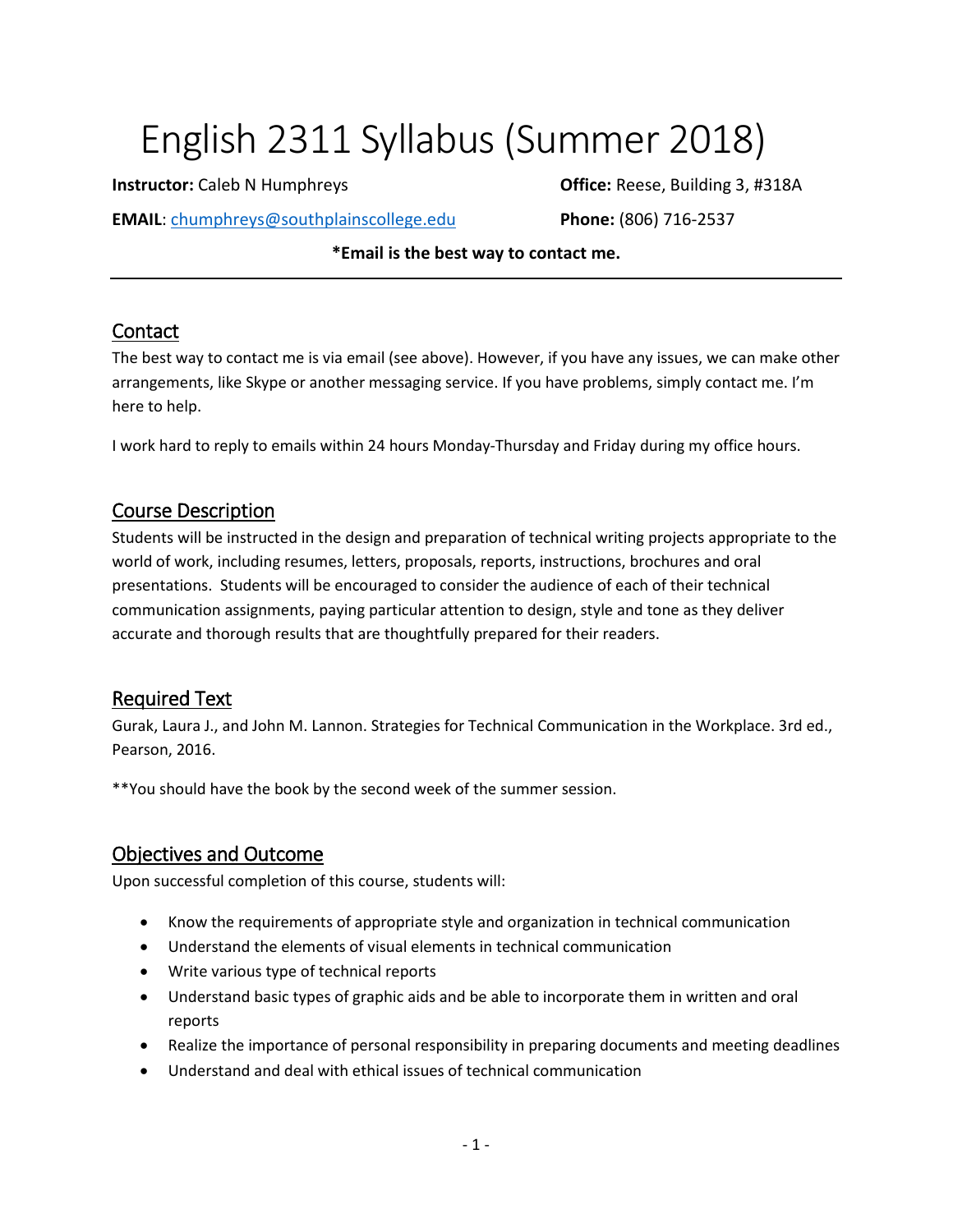#### Course Work

| Resume/Cover Letter          | 10% |
|------------------------------|-----|
| <b>Business Plan Outline</b> | 20% |
| <b>Sales Document</b>        | 15% |
| Handbook/Report              | 20% |
| Final Exam                   | 15% |
| Misc. Work                   | 20% |

# Grade Availability

As this is an online course, you will always have access to your current grades. Simply click on the My Grades link to view individual assignment grades and your current course grade. You should check your grades weekly.

# Grading Timeline

Reading quizzes are graded automatically. I will try to get your major assignments graded within a few days. However, they may take up to a week (or sometimes more) to be graded. As soon as assignments are graded, they will be available under the My Grades tab. You can also review feedback for your essays.

## Submitting Essays

You will submit assignments and responses under the Writing Assignments tab on Blackboard.

- Documents must be saved and submitted as Microsoft Word files (.doc or .docx). These are the only formats that Turnitin will readily accept.
- If I can't open your file, it will receive a zero.
- Once your paper has been graded, you will be able to view my feedback.

#### Late Work Policy

In order to treat all students fairly, late work will not be accepted in this course, unless there are extreme circumstances. This is an online course, so you will have a week to complete minor assignments (like discussion board posts, homework, reading quizzes, etc.). All major assignment due dates are on the Course Schedule. See below.

## Academic Integrity

The guidelines set forth in the South Plains College catalog will be followed. From the catalog:

**Cheating**: Dishonesty of any kind on examinations or on written assignments, illegal possession of examinations, the use of unauthorized notes during an examination, obtaining information during an examination from the textbook or from the examination paper of another student, assisting others to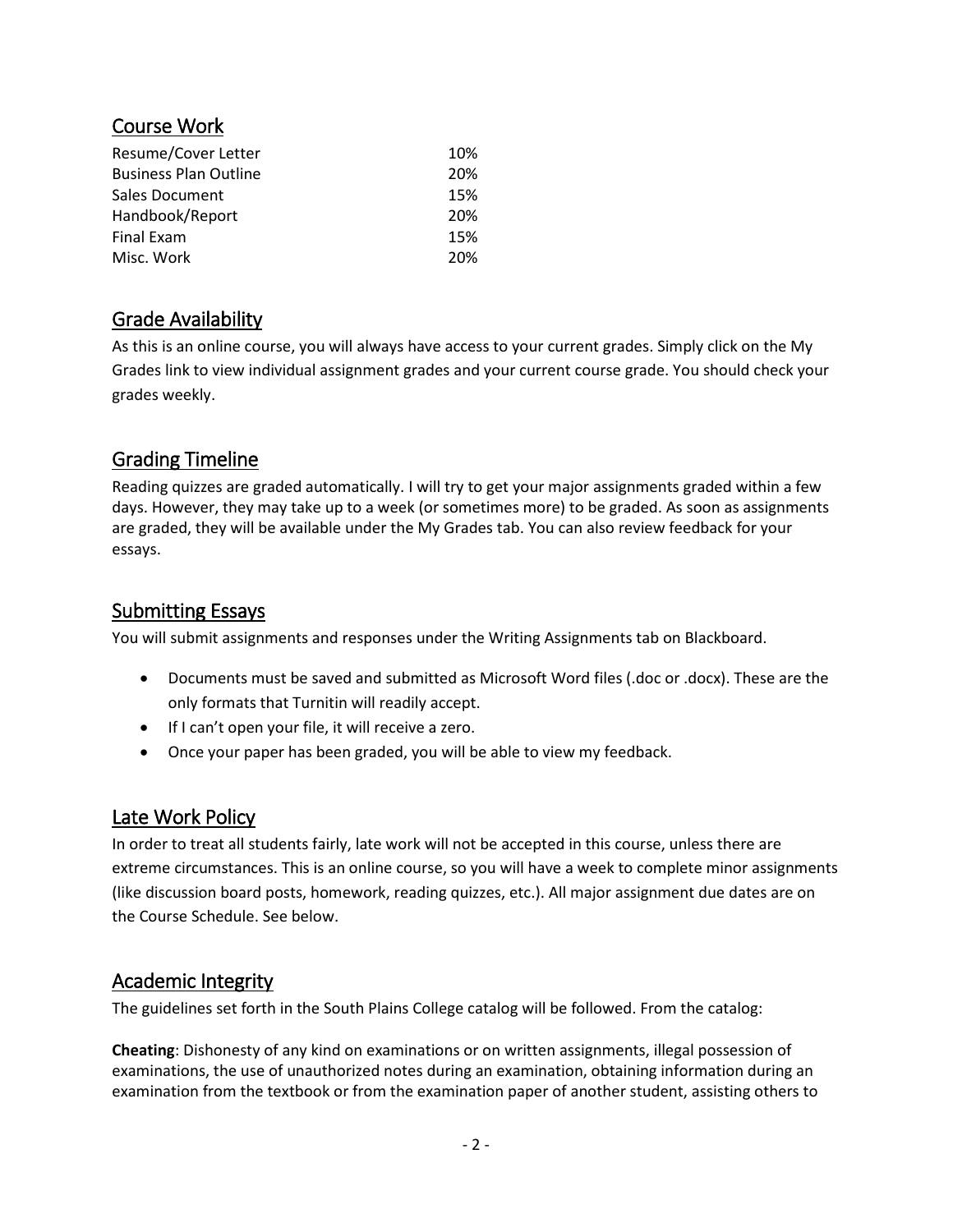cheat, alteration of grade records, illegal entry or unauthorized presence in an office are examples of cheating. Complete honesty is required of the student in the presentation of any and all phases of course work. This applies to quizzes of whatever length, as well as to final examinations, to daily reports and to term papers.

**Plagiarism**: Offering the work of another as one's own, without proper acknowledgment, is plagiarism; therefore, any student who fails to give credit for quotations or essentially identical expression of material taken from books, encyclopedias, magazines and other reference works, or from the themes, reports or other writings of fellow student, is guilty of plagiarism.

*Plagiarism* is another word for academic dishonesty and is a form of theft. All of the writing and the ideas in your writing (e.g., journals) must be your own. Any attempt to pass off the work of someone else as your own will result in an F for the course.

Failure to comply with this policy **will** result in a **'0'** (no credit) for the assignment and can result in an **"F"** for the course if circumstances warrant. Please note that essays cannot be "recycled" – reusing previous essays that you have written is still a form of academic dishonesty. All writing in this class must be new and original.

# Turnitin

Work and essays written **MUST** be submitted to Turnitin via Blackboard. An unfavorable Turnitin report may result in a zero for the assignment. A failure to upload to Turnitin will result in a zero for the written work, regardless of quality.

# Blackboard, Internet Access, and Word Processors

Blackboard is the website host for our class, where you are able to view and access homework, view and print out class *PowerPoint* lessons, check your grades, view the syllabus, and utilize additional links. You will need internet access and a word processor to complete your homework assignments. If you do not have a computer or reliable internet access, you will need to plan time into your weekly schedule to use the SPC computer labs on the Levelland, Reese, or ATC campuses or find a computer with reliable, fast internet access and a word processor that you can use on a regular basis. Access our Blackboard course from the SPC homepage: http://www.southplainscollege.edu/ or at:

[https://southplainscollege.blackboard.com.](https://southplainscollege.blackboard.com/)

You **will need** to view *PowerPoint* presentations and *Microsoft Word* files, as found under the *Course Content* tab. In order to fully participate in the course, you will need access to *Microsoft Office.* SPC provides *Office 365* for free for all students. You can download the programs here:

https://myspc.southplainscollege.edu/ICS/Students/Information\_Technology/Computer\_and\_Software [Purchases.jnz?portlet=Microsoft\\_Office365.](https://myspc.southplainscollege.edu/ICS/Students/Information_Technology/Computer_and_Software_Purchases.jnz?portlet=Microsoft_Office365)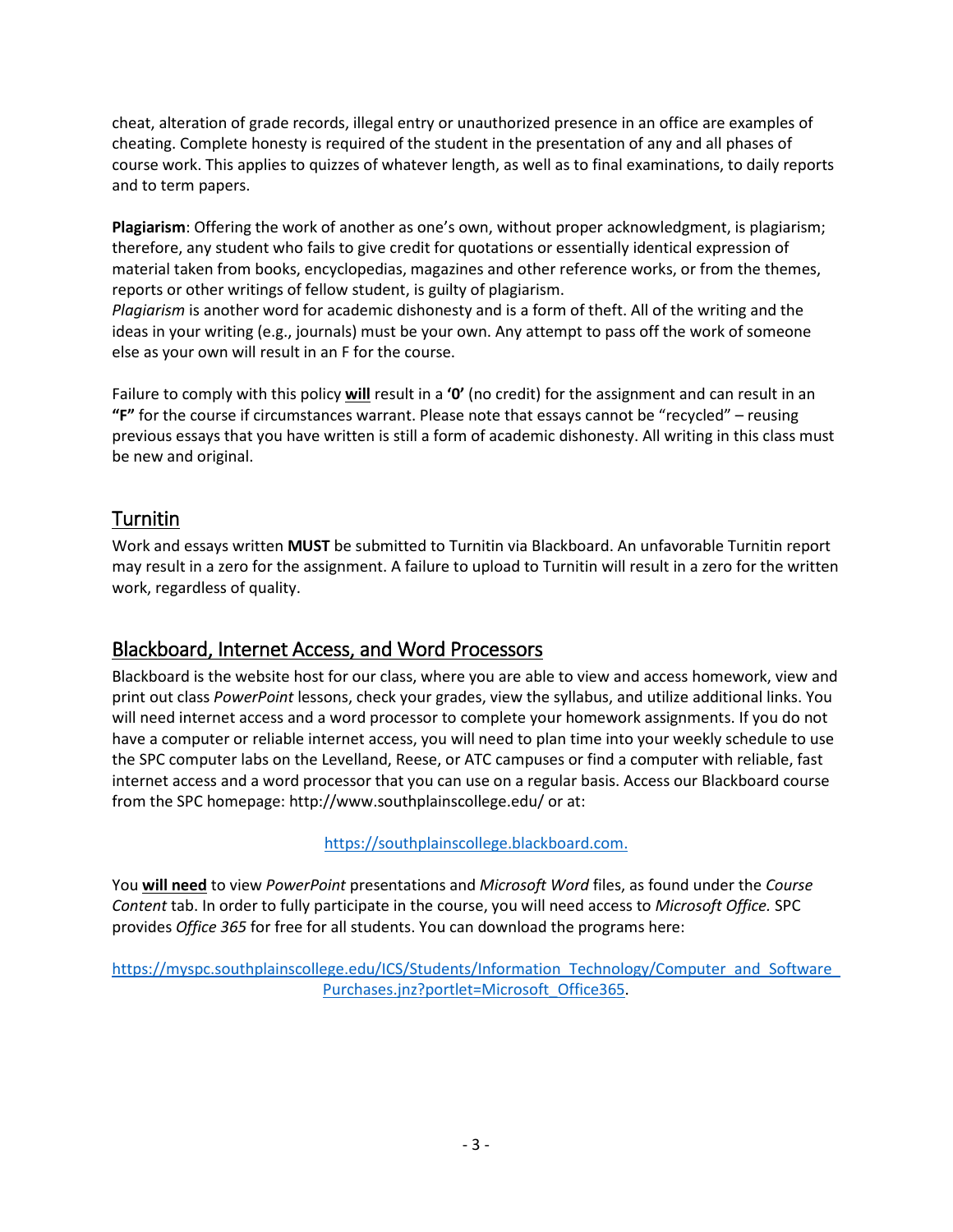## Reading Quizzes and Discussion Boards

It is especially important that you read the assigned materials. Therefore, in order to ensure that you are keeping up with the readings, you will be required to complete reading quizzes or submit discussion board posts on Blackboard. Be sure, before taking the tests, to read each text carefully. You will not have time, once the quiz begins, to look up answers. These reading quizzes cannot be made up and will not be accepted late.

# Attendance Policy

If you have not logged into the course by the fourth class day (June  $8<sup>th</sup>$ ), your access to the course will be blocked and the Registrar's Office will remove you from the class roster.

I recommend that you access English 1302 daily Monday through Thursday to complete the day's tasks or assigned readings. To be successful, do NOT procrastinate until the night before assignments are due.

## Online Etiquette

Since you are college students, you are expected to conduct yourselves professionally.

Be Respectful. Show respect to yourself, your classmates, and your instructor. Be courteous and professional in all of your written communication. Any student who displays rude or confrontational behavior will be permanently blocked from the course.

# Tips for Success

- 1. Professional Writing. Your written work and communication should reflect that you are in a composition course. All essays should be written in scholarly, Standard Academic English.
- 2. Communicate. If you do not understand the assignment, call or email me. I am here to help you! However, try to contact me in a timely fashion. Do not email me the night before an assignment is due. I work hard to respond to emails within 24 hours, except on the weekends.
- 3. Be Organized. Give yourself enough time to complete each assignment. Do not fall behind in the course.
- 4. Be Studious. Internet courses require self-discipline, organization, and motivation. You need to set aside time each week to "attend" this class.

## Note to Students with Disabilities

Students with disabilities, including but not limited to physical, psychiatric, or learning disabilities, who wish to request accommodations in this class should notify the Disability Services Office early in the semester so that the appropriate arrangements may be made. In accordance with federal law, a student requesting accommodations must provide acceptable documentation of his/her disability to the Disability Services Office. For more information, call or visit the Disability Services Office at Levelland (Student Health & Wellness Office) 806-716-2577, Reese Center (Building 8) 806-716-4675, or Plainview Center (Main Office) 806-716-4302 or 806-296-9611.